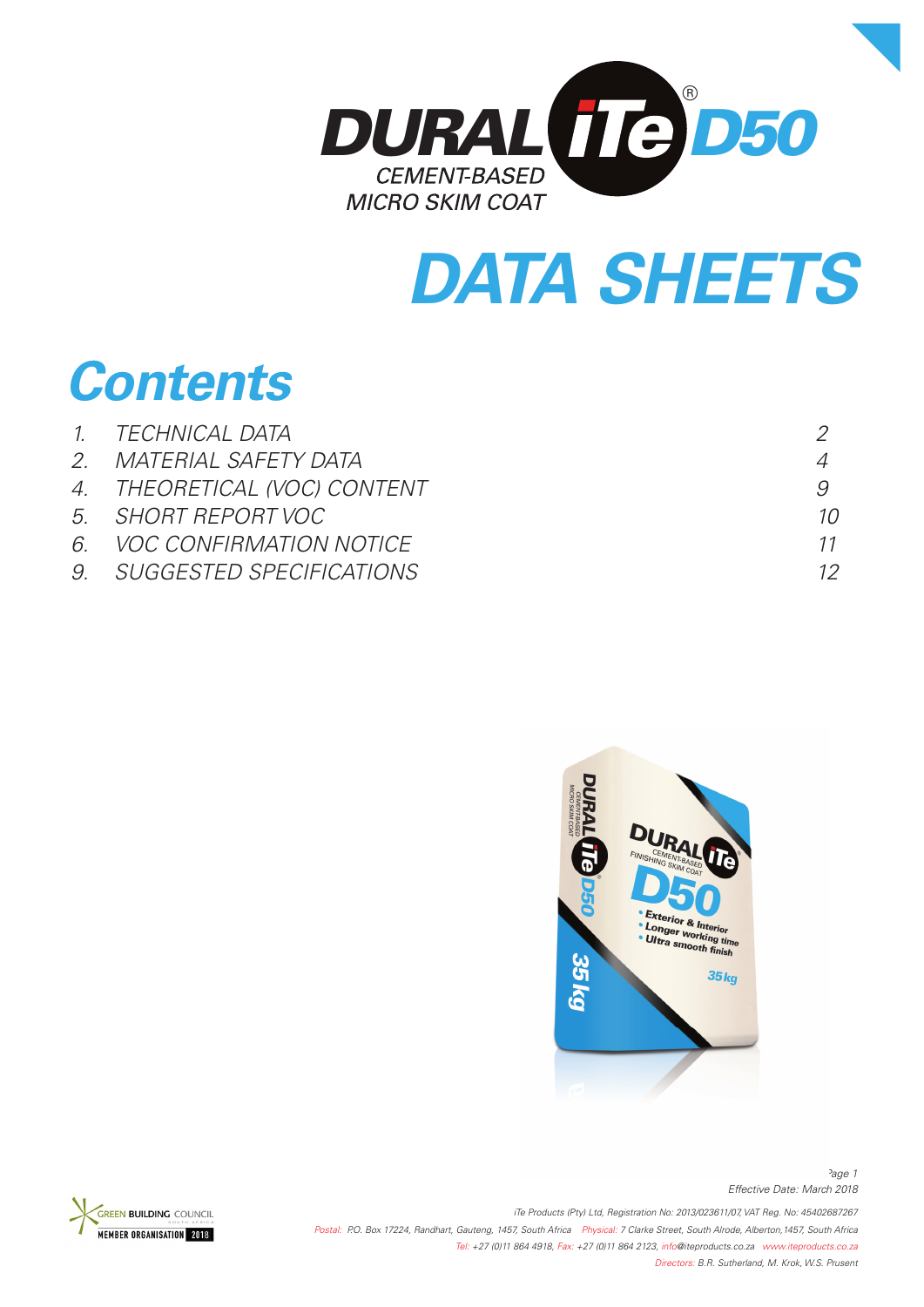

# *1. TECHNICAL DATA*

# *1.1 DESCRIPTION*

**DURALiTe®D50 white cement-based finishing plaster** is a durable external and internal finishing *compound for walls. DURALiTe®D50 is designed to be applied over new or existing sand cement plasters*  - scratched, smooth or rough wall finishes, or painted surfaces, to create a silky-smooth appearance. *DURALiTe®D50 will not swell or soften when it gets wet, as it is cement based. DURALiTe®D50 can be sandpapered.*

# *1.2 SURFACE PREPARATION*

*NOTE: For both external as well as internal application. The surface must be hard, sound, dry and free of dust, dirt and other materials such as old gypsum plasters, grease, oil or any other contaminant.*

## *1.2.1 DURALiTe®D50 OVER PREVIOUSLY PAINTED SURFACES:*

*All previously painted surfaces must be cleaned properly by means of high pressure washer (externally) or scraper and brush/wire brush on internal surfaces. Remove all loose/fl aky paint off the wall. Once cleaned apply DURALiTe®D50 straight over in the manner set out under section 1.4 APPLICATION. Where enamel and epoxy paints are used prime with iTe SLURRY Keying Promoter prior to application of DURALiTe®D50.*

## *1.2.2 DURALiTe®D50 OVER NEW OR EXISTING SAND CEMENT PLASTERED WALLS:*

*The plaster must be fully cured before applying DURALiTe®D50. Scrape/Brush off any loose debris off the wall. Slightly wet the wall to prevent instant water absorption out of the DURALiTe®D50.* 

**DURALITe®D50** is then applied in two coats, first one being a scraper coat and allowed to dry. The second *fi nishing layer is applied at 3mm thickness.*

### *1.2.3 DURALiTe®D50 OVER CONCRETE SURFACES:*

*It is of the utmost importance to remove all releasing oils or grease from the concrete before applying DURALiTe®D50, by degreasing the surfaces with degreasing soap and rinsing afterwards with water. Once this is done prime the surface with iTe SLURRY Keying Promoter.* 

### *1.2.4 DURALiTe®D50 OVER GYPSUM - OR FIBRE CEMENT BOARD:*

*Use joining tape or fine wire mesh over butt joints. Apply <i>DURALiTe®D50* over the joint allowing it to semi *set up. Once this has occurred apply a 3mm DURALiTe®D50 layer over the entire surface to achieve a*  smooth and even finish.

## *1.3 MIXING*

Use 14.0 litres of water per 35 kg or 4 litres per 10 kg bag. Do NOT over-water. Add the powder to the required amount of clean cool water in a clean mixing container whilst using an electric paddle mixer until *a lump free plaster is produced. This will take approximately 3 minutes. Stop the mixer and scrape the inside of the mixing vessel to allow any unmixed product to fall onto the paste. Allow product to slake for 5 minutes. Briefly remix the DURALiTe®D50 and then plaster onto the desired surface.* 

*Mixed DURALiTe®D50 should be applied within 30 minutes at 20˚C after mixed. This time is extended at lower temperatures and reduced at higher temperatures.* 

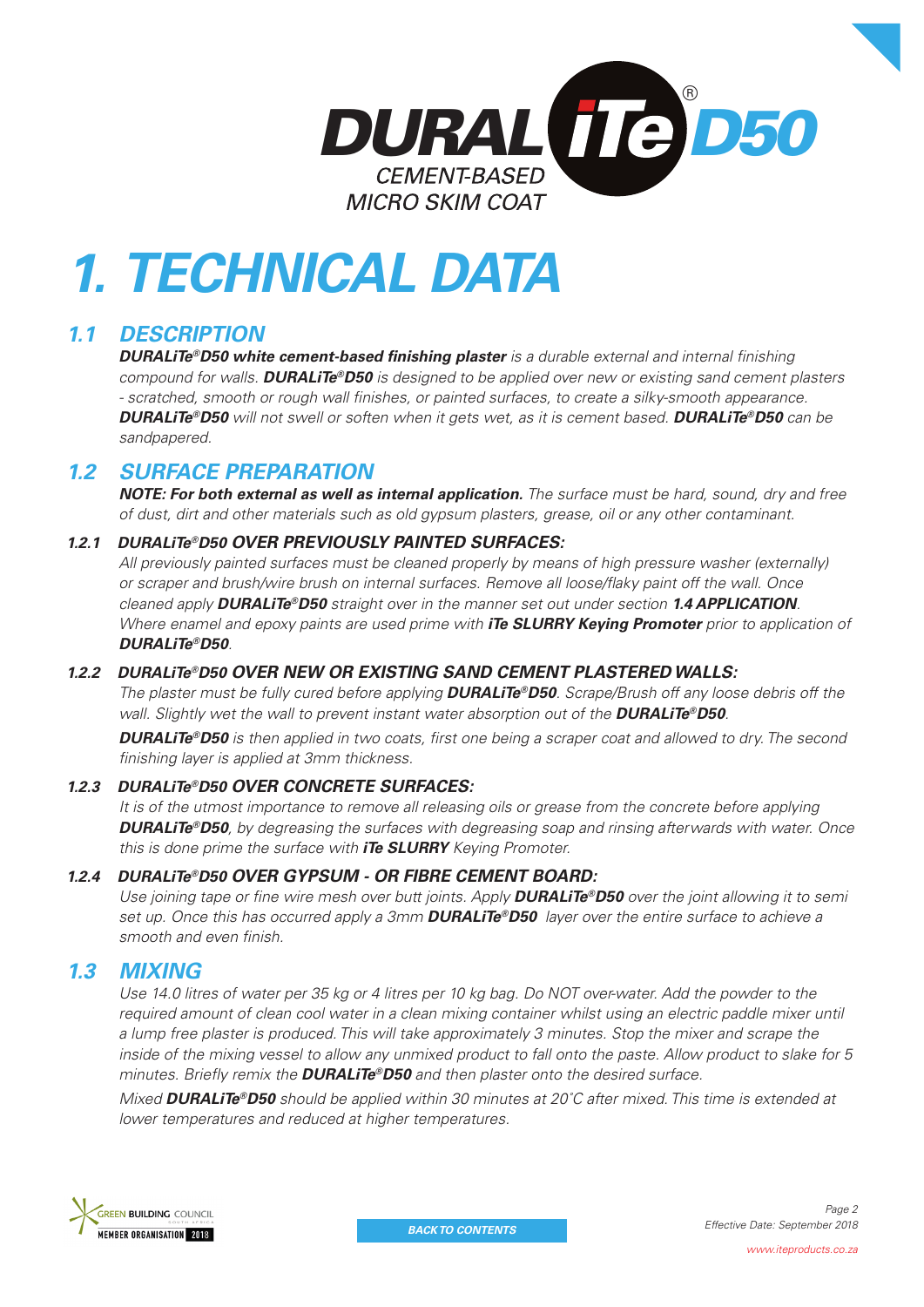

# *1.4 APPLICATION*

*DURALiTe®D50* can be applied over existing paint, sand cement plaster, concrete, fibre cement as well as *gypsum boards. The following application method is used once preparation is complete. (see 1.2 Surface Preparation for different surfaces):*

*Apply DURALiTe®D50 with a trowel in an even and smooth manner, covering the entire surface area. Allow DURALiTe®D50 set up – test by touching the surface, if no indent shows and no product is set on your hand it is ready to be floated. Wetting the surface slightly with a plaster brush, use a rubber float to flatten* area and bring fine material to the surface. Strike off excess fines with a steel float and smooth off the surface. Allow surface to harden then polish with a steel float.

*Flash off/set up time can take longer/shorter depending on weather conditions. It is also affected by the porosity of the surface onto which DURALiTe®D50 is applied.*

# *1.5 THICKNESS*

*Recommended thickness ranges from 3mm to 10 mm thickness.*

# *1.6 COVERAGE*

*Approximately 1.4 kg of DURALiTe®D50 per 3 mm thickness per m². E.g. one 35kg bag of DURALiTe®D50 will give enough material to cover approximately 25m² at an average thickness of 3mm.* 

**NOTE:** The coverage figure is based on a relatively flat surface. Additional material should be allowed for *where the surface is rough or uneven.* 

## *1.7 GENERAL*

*All data given was tested at a room temperature of 20˚C and 50% humidity. Please be aware that the technical data may alter if the climatic conditions are in contrast to that in which the product has been tested, either hardening more quickly or setting slower.* 

## *1.8 WARRANTY*

*DURALiTe®D50 is guaranteed to be free of any manufacturing defect. iTe Products further warrants that if DURALiTe®D50* is applied in accordance with the relevant method statement issued for the specific *project, by an approved applicator, the system is guaranteed for the life of the application.* 

## *1.9 WARNING*

*Do not ingest. Keep away from children and pets. Do not empty into a drain. Wear rubber gloves, and in the event of contamination, rinse thoroughly with cold water. Seek medical advice if irritation or discomfort persists. For further information, consult the relevant health and safety data sheet.* 

## *1.10 GREEN BUILDING COUNCIL VOC REQUIREMENTS*

*DURALiTe®D50 contains no Volatile Organic Compounds and therefore is totally compliant with all relevant requirements to be classed as "green". The standard short report, theoretical VOC content declaration*  and VOC confirmation notice is available on request or can be downloaded from our website - www. *iteproducts. co.za.* 

## *1.11 IMPORTANT NOTICE*

*The information supplied in our literature or given by our employees is given in good faith. We reserve the right to update this information at any time without prior notice.*

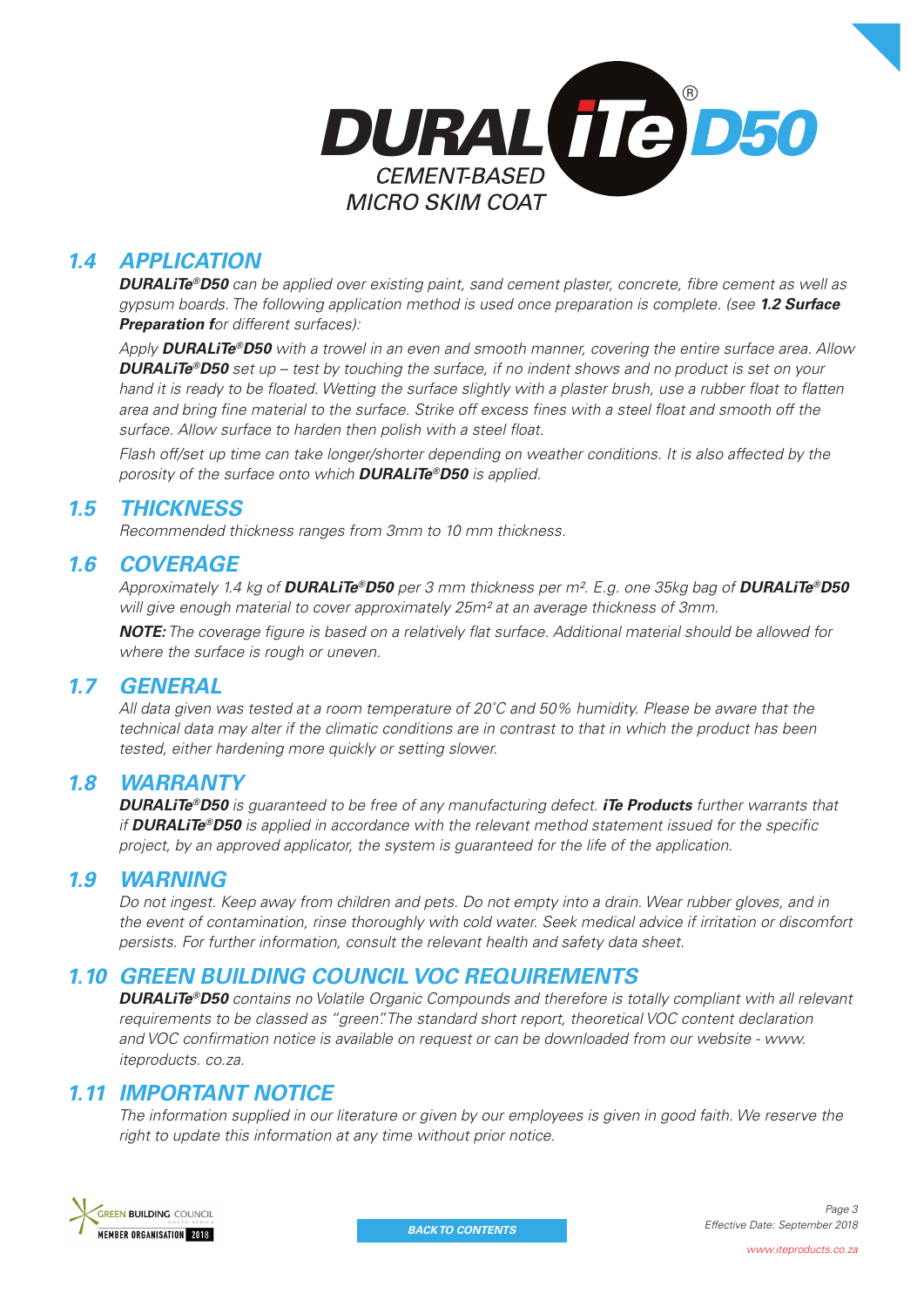

# *2. MATERIAL SAFETY DATA*

# *2.1 IDENTIFICATION OF THE SUBSTANCE/PREPARATION AND COMPANY*

*Name of substance/preparation: Commercial product name:..........DURALiTe®D50*

*2.1.1 USE OF SUBSTANCE / PREPARATION*

*Residential/Industrial/Commercial. Use for: Skimming/plastering wall surfaces. Available in 10Kg and 35Kg Paper Bags All other areas of application to be agreed with the Application Engineering/ Technical Marketing Department of the manufacturer.*

## *2.1.2 COMPANY NAME*

| Information about the Safety Data Sheet: +27 11 864 4918 |  |
|----------------------------------------------------------|--|
|                                                          |  |

# *2.2 HAZARDS IDENTIFICATION*

### *2.2.1 CLASSIFICATION*

*Classifi cation (67/548/EEC, 1999/45/EC):*

*R-Phrase Description – irritant to eyes*

*This product is not a dangerous preparation within the meaning of Directive 1999/45/EC.*

### *2.2.2 LABELLING*

*Labelling (67/548/EEC, 1999/45/EC): R-Phrase Description – 36/38 Irritant to eyes S-Phrase Description*

*2.2.3 FURTHER HAZARDS TO HUMAN AND ENVIRONMENT: The product does not have any further hazards*

# *2.3 COMPOSITION/INFORMATION ON INGREDIENTS*

*2.3.1 CHEMICAL CHARACTERIZATION: Mixture*

## *2.3.2 DESCRIPTION:*

*Mixture of cement and sand mixture with other nonhazardous additions*

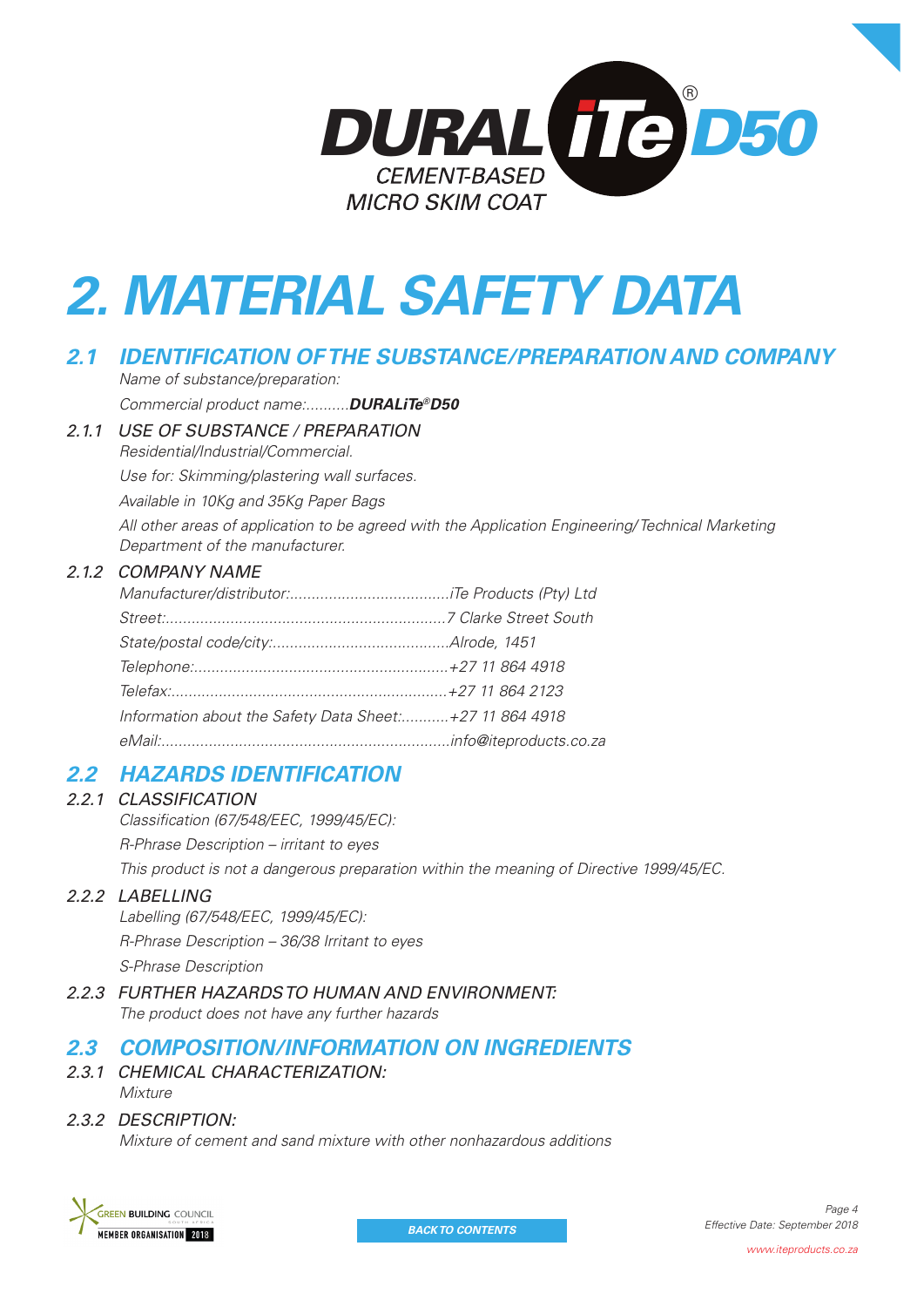

# *2.4 FIRST-AID MEASURES*

#### *2.4.1 GENERAL INFORMATION: Under ordinary workplace conditions: No special measures required.*

# *2.4.2 AFTER CONTACT WITH THE SKIN*

*Wash with plenty of water or water and soap.*

## *2.4.3 AFTER CONTACT WITH THE EYES*

*Rinse immediately with plenty of water. Seek medical advice in case of continuous irritation.*

## *2.4.4 AFTER SWALLOWING*

*If conscious, give several small portions of water to drink. Do not induce vomiting. In cases of sickness seek medical advice (show label if possible).*

### *2.4.5 ADVICE FOR THE PHYSICIAN*

*Due to its physical properties, may cause mechanical irritation. Product may agglutinate in the gastrointestinal tract. Medical assistance should be sought. Depending on the symptoms, invasive measures may be necessary.*

## *2.5 FIRE-FIGHTING MEASURES*

- *2.5.1 SUITABLE EXTINGUISHING MEDIA Water spray, water mist, extinguishing powder, foam , carbon dioxide.*
- *2.5.2 EXTINGUISHING MEDIA WHICH MUST NOT BE USED FOR SAFETY REASONS Water jet .*
- *2.5.3 SPECIAL EXPOSURE HAZARDS ARISING FROM THE SUBSTANCE OR PREPARATION ITSELF, COMBUSTION PRODUCTS, RESULTING GASES No further relevant information available*
- *2.5.4 SPECIAL PROTECTIVE EQUIPMENT FOR FIRE FIGHTING No further relevant information available*

# *2.6 ACCIDENTAL RELEASE MEASURES*

- *2.6.1 PERSONAL PRECAUTIONS Wear a dust mask*
- *2.6.2 ENVIRONMENTAL PRECAUTIONS Do not allow to enter into sewer, drainage or potable water systems*
- *2.6.3 METHODS FOR CLEANING UP Take up mechanically and dispose of according to local/state/federal regulations.*
- *2.6.4 FURTHER INFORMATION: Observe notes under section 7 with regards to safe handling Observe section 8 for information on personal protective equipment.*

# *2.7 HANDLING AND STORAGE*

*2.7.1 HANDLING*

## *Precautions for safe handling:*

*Avoid dust formation.*

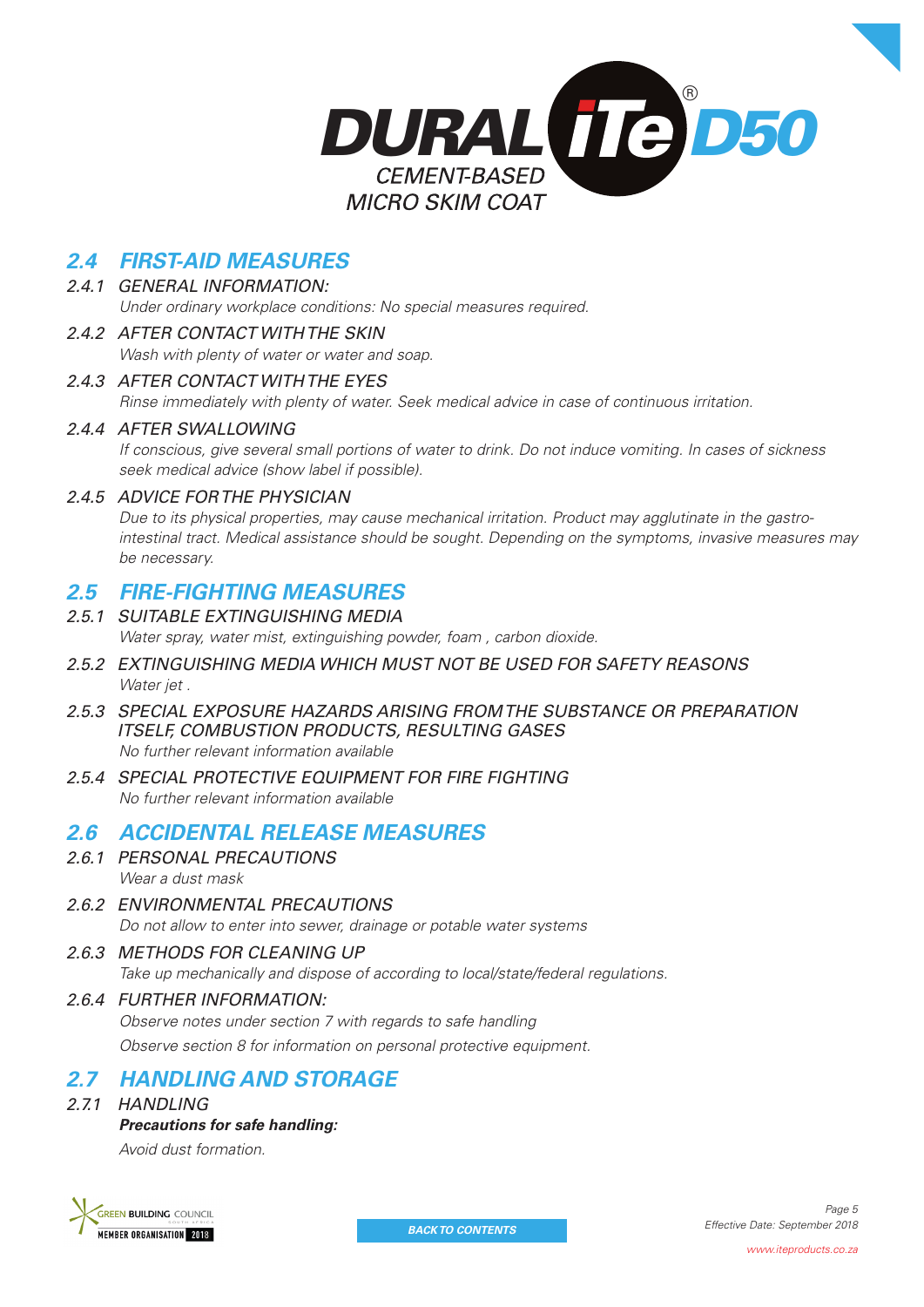

**Precautions against fire and explosion:** 

*No special measures required*

# *2.7.2 STORAGE*

*Conditions for storage rooms and vessels:*

*No special measures required*

*Advice for storage of incompatible materials:*

*not applicable .*

# *2.8 EXPOSURE CONTROLS AND PERSONAL PROTECTION EQUIPMENT*

- *2.8.1 EXPOSURE LIMITS*
- *2.8.2 EXPOSURE LIMITED AND CONTROLLED*

*2.8.2.1 EXPOSURE IN THE WORK PLACE LIMITED AND CONTROLLED General protection and hygiene measures:*

*Do not breathe dust. Do not eat when handling.*

#### *Personal protection equipment*

#### *Respiratory protection*

In case of dust formation: fine dust mask without protection rating .

#### *Eye protection*

*Recommendation in case of dust formation: tight fi tting protective goggles .*

*2.8.2.2 EXPOSURE TO THE ENVIRONMENT LIMITED AND CONTROLLED*

*Prevent material from entering surface waters and soil.*

# *2.9 PHYSICAL AND CHEMICAL PROPERTIES*

| 2.9.1 GENERAL INFORMATION            |  |
|--------------------------------------|--|
| Physical state / form solid - powder |  |
|                                      |  |
|                                      |  |
|                                      |  |

## *2.9.2 IMPORTANT INFORMATION ABOUT THE PROTECTION OF HEALTH, SAFETY AND THE ENVIRONMENT*

*Property: Value: Method:*

| Melting point / melting range : not applicable          |
|---------------------------------------------------------|
| Boiling point / boiling range : not applicable          |
|                                                         |
| Auto-ignition temperature: product is not self-igniting |
| Lower explosion limit (LEL) : not applicable            |
|                                                         |
|                                                         |
| Water solubility / miscibility Insoluble sets in water  |
|                                                         |
|                                                         |
|                                                         |

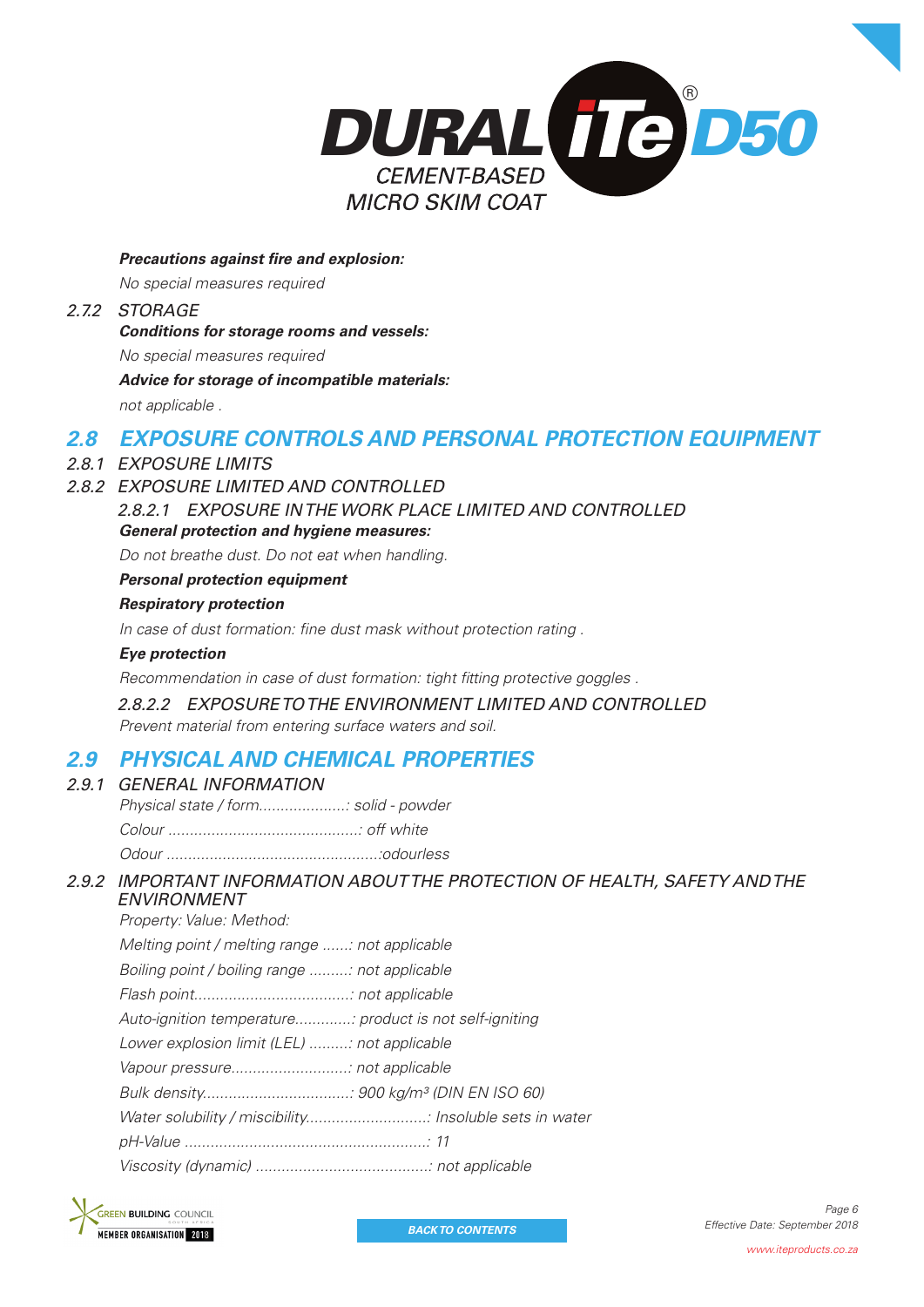

# *2.10 STABILITY AND REACTIVITY*

### *2.10.1 GENERAL INFORMATION:*

*If stored and handled in accordance with standard industrial practices no hazardous reactions are known.*

#### *2.10.2 CONDITIONS TO AVOID*

*none known .*

#### *2.10.3 MATERIALS TO AVOID none known .*

## *2.10.4 HAZARDOUS DECOMPOSITION PRODUCTS*

*If stored and handled properly: none known . At increased temperature: acetic acid .*

# *2.11 TOXICOLOGICAL INFORMATION*

#### *2.11.1 GENERAL INFORMATION:*

*According to our present state of knowledge no damaging effect expected when treated in accordance with standard industrial practices and local regulations where applicable.* 

#### *2.11.2 TOXICOLOGICAL TESTS*

*Acute toxicity Primary irritation:*

*Eyes: irritating effect*

#### *Sensitization:*

*no sensitizing effects known*

#### *Further information:*

*The product shows the following aspects: Irritant*

# *2.12 ECOLOGICAL INFORMATION*

## *2.12.1 ECOTOXICITY*

*No expected damaging effects to aquatic organisms.*

#### *Effects in sewage treatment plants (bacteria toxicity: respiration-/reproduction inhibition):*

According to current knowledge adverse effects on water purification plants are not expected.

#### *2.12.2 MOBILITY*

*No further relevant information available*

*2.12.3 BIO-ACCUMULATION POTENTIAL No adverse effects expected.*

## *2.12.4 OTHER HARMFUL EFFECTS*

*2.12.5 ADDITIONAL INFORMATION General information:*

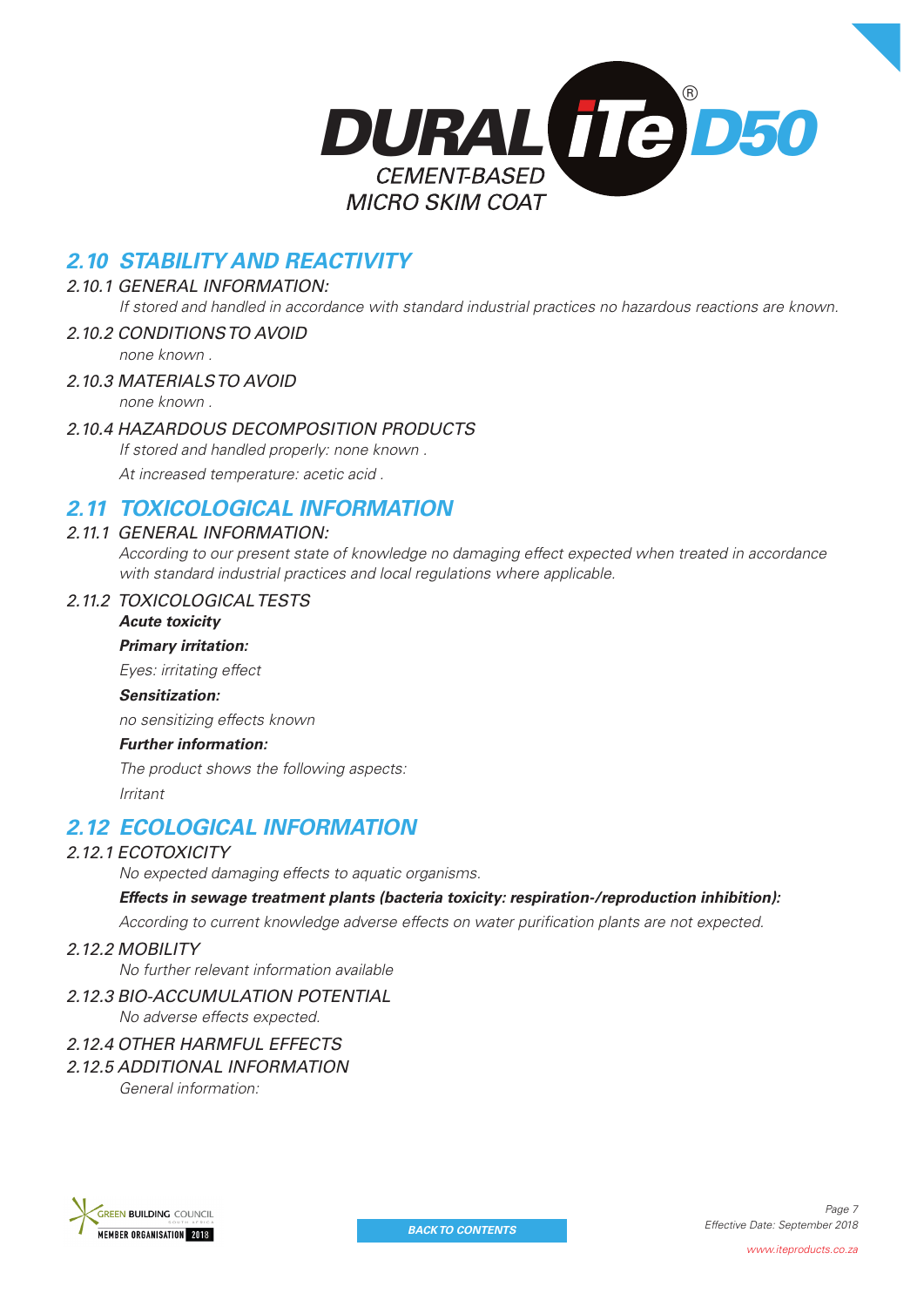

# *2.13 DISPOSAL CONSIDERATIONS*

### *2.13.1 MATERIAL*

*Do not allow product to reach sewerage system Disposal should be in accordance with local, state or national legislation. Mix product residue with water, allow to harden and dispose of as construction waste*

## *2.13.2 UNCLEANED PACKAGING*

### *Recommendation:*

*Completely discharge packaging. Paper packaging may be recycled* 

## *2.14 TRANSPORT INFORMATION*

- *2.14.1 LAND TRANSPORT ADR AND RID*
	- *Road ADR: Valuation .................: Not regulated for transport Railway RID: Valuation .................: Not regulated for transport*

## *2.14.2 TRANSPORT BY SEA IMDG-CODE*

*Valuation .................: Not regulated for transport Marine Pollutant .....................................: no*

## *2.14.3 AIR TRANSPORT ICAO-TI/IATA-DGR*

*Valuation ................: Not regulated for transport*

# *2.15 REGULATORY INFORMATION*

## *2.15.1 NATIONAL REGULATIONS*

*National and local regulations must be observed. For information on labelling please refer to section 2 of this document.*

# *2.16 OTHER INFORMATION*

## *2.16.1 MATERIAL*

*The above information describes exclusively the safety requirements of the product(s) and is based on our present-day knowledge. It does not represent a guarantee for the properties of the product(s) described in terms of the legal warranty regulations. Properties of the product are to be found in the respective product leaflet* 

# *2.17 FURTHER INFORMATION:*

*Commas appearing in numerical data denote a decimal point. Vertical lines in the left-hand margin indicate changes compared with the previous version. This version supersedes all previous versions.*

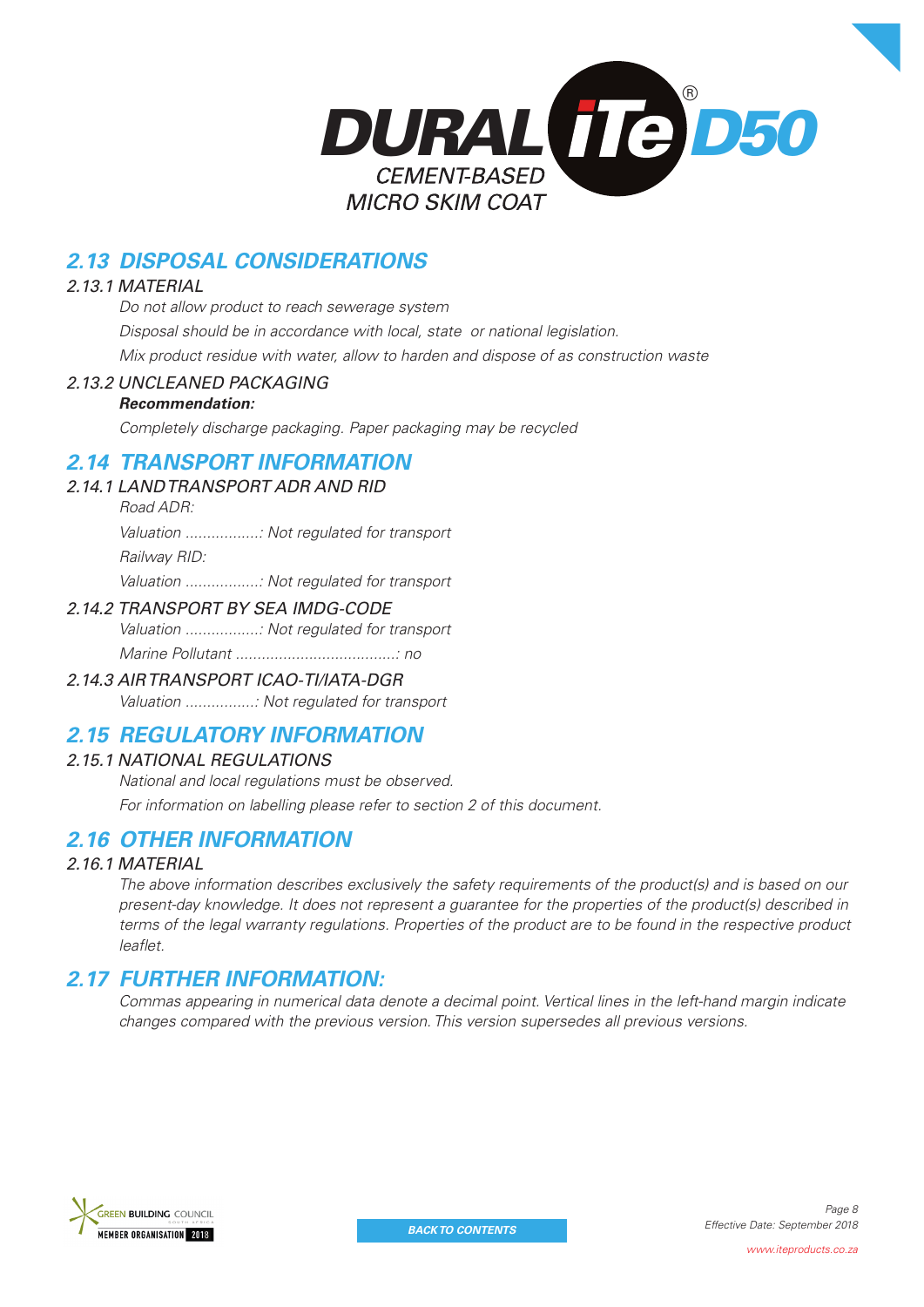

# *3. THEORETICAL(VOC)CONTENT*

*3.1 PRODUCT: DURALiTe®D50 Plaster Skimming Compound*

## *3.2 ABBREVIATIONS*

 $S.G. = Specific Gravity$ *g/ml = grams/millilitre g/l = grams/litre*

## *3.3 FORMULAS*

*Sum of VOC's in Sealer/Primer formulation = VOC % VOC (g/l) = VOC % x S.G. x 10*

- *3.4 S.G. (g/ml) = 1.00g/ml*
- *3.5 VOC % = 0%*

# *3.6 VOC (g/l) = 0 X 1.00 X 10 = 0g/l*

*Maximum VOC content (Specified by Green Building Council of South Africa): 50g/l* 

*Peter Funke Product Development Manager*

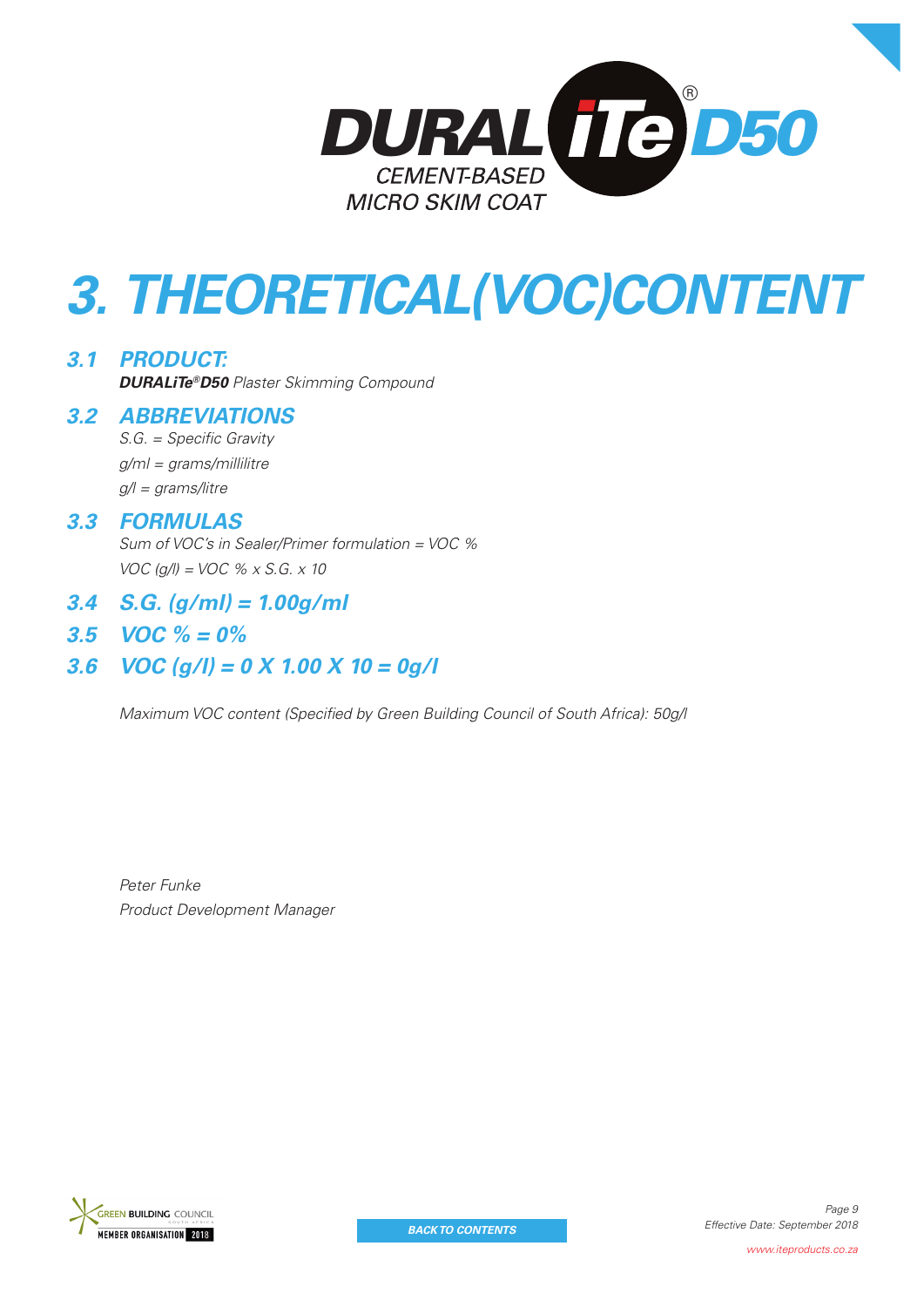

# *4. SHORT REPORT VOC*

*1 September 2018*

## *Short Report: Product DURALiTe D50 Plaster Skimming Compound*

*iTe Products DURALiTe®D50 Plaster Skimming Compound meets the Green Building Council of South Africa's credit criteria for the following reasons:*

*Maximum VOC allowable (gms/litre) 50g/l DURALiTe®D50 0g/l*

*This is based on the fact that the product contains no organic solvents. I declare the above information to be correct*

*Signed:*



*Shaun Van Heerden*

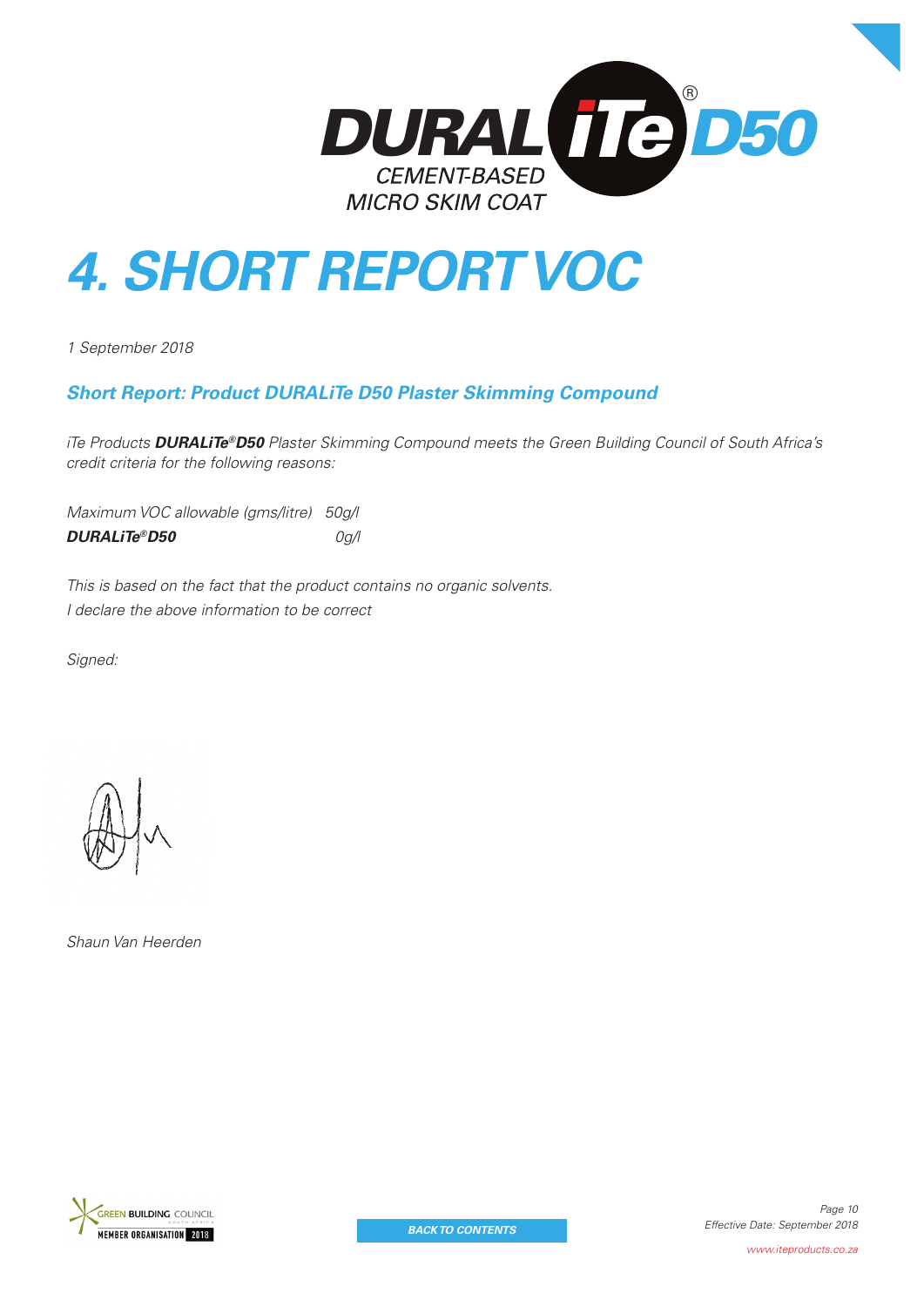

# *5. VOC CONFIRMATION NOTICE*

*1 September 2018*

*To: All interested Parties*

*Dear Sir/Madam,*

# **Re: GBCSA requirements for VOC levels in flooring adhesives, sealers and primers**

*We hereby confirm that DURALiTe® Plaster Skimming Compound as manufactured by iTe Products (Pty) Ltd comply with the GBCSA requirements in respect of permissible VOC levels in flooring adhesives, sealers and primers.*

*The attached Short Report, VOC Datasheet and this signed letter provides the necessary supporting documentation required as per page 107 of the GBCSA Technical Manual.*

*The Applicator or Contractor must provide written confirmation that DURALiTe®D50 is to be used in the application.*

*Should there be any questions or queries, please contact the writer at 082 772 9137 or via e-mail at sales@ iteproducts.co.za.*

*Yours faithfully,*

*Shaun Van Heerden*